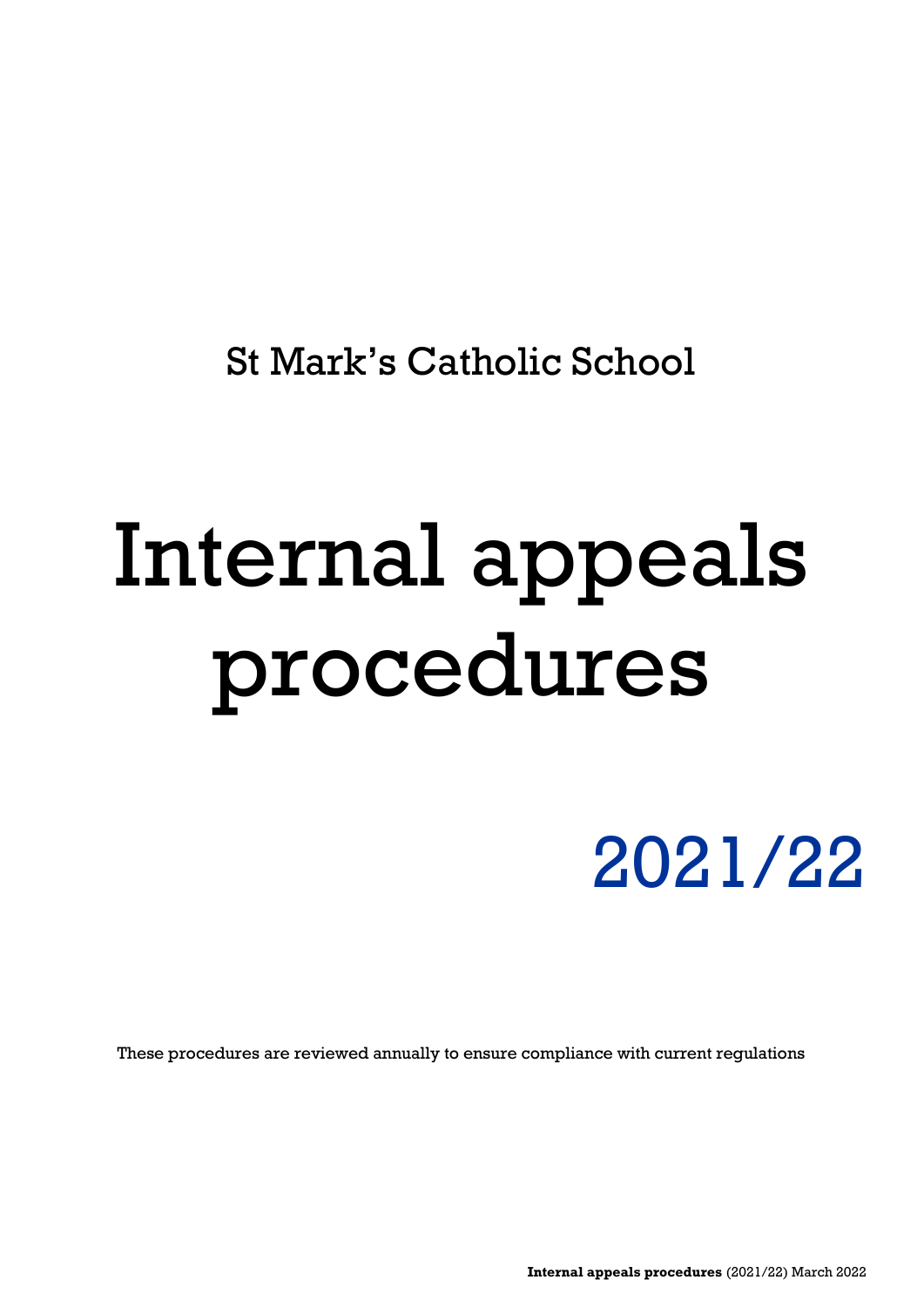#### **1. Appeals against internal assessment decisions (centre assessed marks)**

Certain GCSE, GCE and other qualifications contain components of non-examination assessment (or units of coursework) which are internally assessed (marked) by St Mark's Catholic School and internally standardised. The marks awarded (the internal assessment decisions) which contribute to the final grade of the qualification are then submitted by the deadline set by the awarding body for external moderation.

This procedure confirms St Mark's Catholic School compliance with JCQ's General Regulations for Approved Centres 2021-2022 (section 5.7) that the centre will:

- have in place and be available for inspection purposes, a written internal appeals procedure relating to internal assessment decisions and to ensure that details of this procedure are communicated, made widely available and accessible to all candidates
- before submitting marks to the awarding body inform candidates of their centre assessed marks and allow a candidate to request a review of the centre's marking

| Date       | <b>Qualification</b> | <b>Details</b>                                  | Exam series |
|------------|----------------------|-------------------------------------------------|-------------|
| 10/01/2022 | <b>CNAT</b>          | <b>OCR Child Development</b>                    | January 22  |
| 24/03/2022 | <b>GCSE</b>          | Eduqas (Drama Component 1)                      | Summer 22   |
| 05/05/2022 | All other GCSEs      | Eduqas (Drama Component $2 +$ Food & Nutrition) | Summer 22   |
| 07/05/2022 | <b>GCSE</b>          | AOA                                             | Summer 22   |
| 15/05/2022 | <b>GCSE</b>          | OCR, Pearson                                    | Summer 22   |
| 15/05/2022 | <b>GCE</b>           | AQA, Eduqas, OCR, Pearson                       | Summer 22   |
| 15/05/2022 | <b>EPQ</b>           | AOA                                             | Summer 22   |
| 31/05/2022 | GCE & GCSE           | <b>AQA Art &amp; Design</b>                     | Summer 22   |
| TBC        | <b>GCSE</b>          | AOA PE (at least 2 weeks before moderation)     | Summer 22   |

#### **Deadlines for the submission of marks**

St Mark's Catholic School is committed to ensuring that whenever its staff mark candidates' work this is done fairly, consistently and in accordance with the awarding body's specification and subject-specific associated documents.

St Mark's Catholic School ensures that all centre staff follow a robust *Non-examination Assessment Policy* (for the management of GCE and GCSE non-examination assessments). This policy details all procedures relating to non-examination assessments for GCE, GCSE and Project qualifications, including the marking and quality assurance/internal standardisation processes which relevant teaching staff are required to follow.

Candidates' work will be marked by staff who have appropriate knowledge, understanding and skill, and who have been trained in this activity. St Mark's Catholic School is committed to ensuring that work produced by candidates is authenticated in line with the requirements of the awarding body. Where a number of subject teachers are involved in marking candidates' work, internal moderation and standardisation will ensure consistency of marking.

On being informed of their centre assessed marks, if a candidate believes that the above procedures were not followed in relation to the marking of his/her work, or that the assessor has not properly applied the marking standards to his/her marking, then he/she may make use of the appeals procedure below to consider whether to request a review of the centre's marking.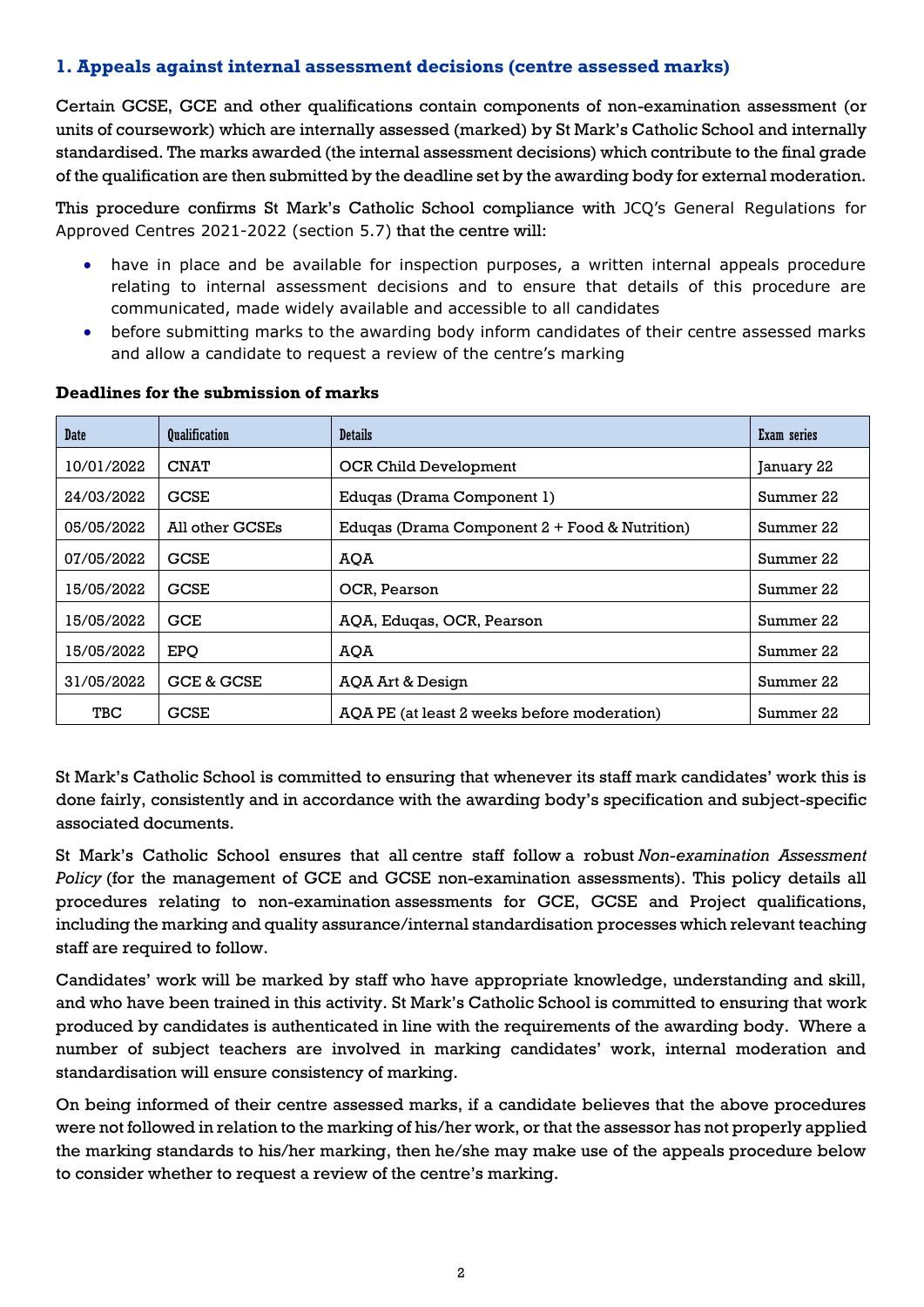St Mark's Catholic School will

- 1. ensure that candidates are informed of their centre assessed marks so that they may request a review of the centre's marking before marks are submitted to the awarding body
- 2. inform candidates that they will need to explain on what grounds they wish to request a review of an internally assessed mark as a review will only focus on the quality of their work in meeting the published assessment criteria
- 3. inform candidates that they may request copies of materials (generally as a minimum, a copy of their marked assessment material (work) and the mark scheme or assessment criteria plus additional materials which may vary from subject to subject) to assist them in considering whether to request a review of the centre's marking of the assessment
- 4. having received a request for copies of materials, promptly make them available to the candidate (or for some marked assessment materials, such as art work and recordings, inform the candidate that these will be shared under supervised conditions) within **5 calendar days**
- 5. inform candidates they will not be allowed access to original assessment material unless supervised
- 6. provide candidates with sufficient time in order to allow them to review copies of materials and reach a decision, informing candidates that if their decision is to request a review they will need to explain what they believe the issue to be
- 7. provide a clear deadline for candidates to submit a request for a review of the centre's marking. Requests will not be accepted after this deadline. Requests must be made in writing within **5 calendar days** of receiving copies of the requested materials by completing the **internal appeals form and returning it the Examinations Officer.**
- 8. allow **5 calendar days** for the review to be carried out, to make any necessary changes to marks and to inform the candidate of the outcome, all before the awarding body's deadline for the submission of marks.
- 9. ensure that the review of marking is conducted by an assessor who has appropriate competence, has had no previous involvement in the assessment of that candidate and has no personal interest in the review
- 10. instruct the reviewer to ensure that the candidate's mark is consistent with the standard set by the centre
- 11. inform the candidate in writing of the outcome of the review of the centre's marking

The outcome of the review of the centre's marking will be made known to the head of centre who will have the final decision if there is any disagreement on the mark to be submitted to the awarding body. A written record of the review will be kept and made available to the awarding body upon request.

The awarding body will be informed if the centre does not accept the outcome of a review.

The moderation process carried out by the awarding bodies may result in a mark change, either upwards or downwards, even after an internal review. The internal review process is in place to ensure consistency of marking within the centre, whereas moderation by the awarding body ensures that centre marking is in line with national standards. The mark submitted to the awarding body is subject to change and should therefore be considered provisional.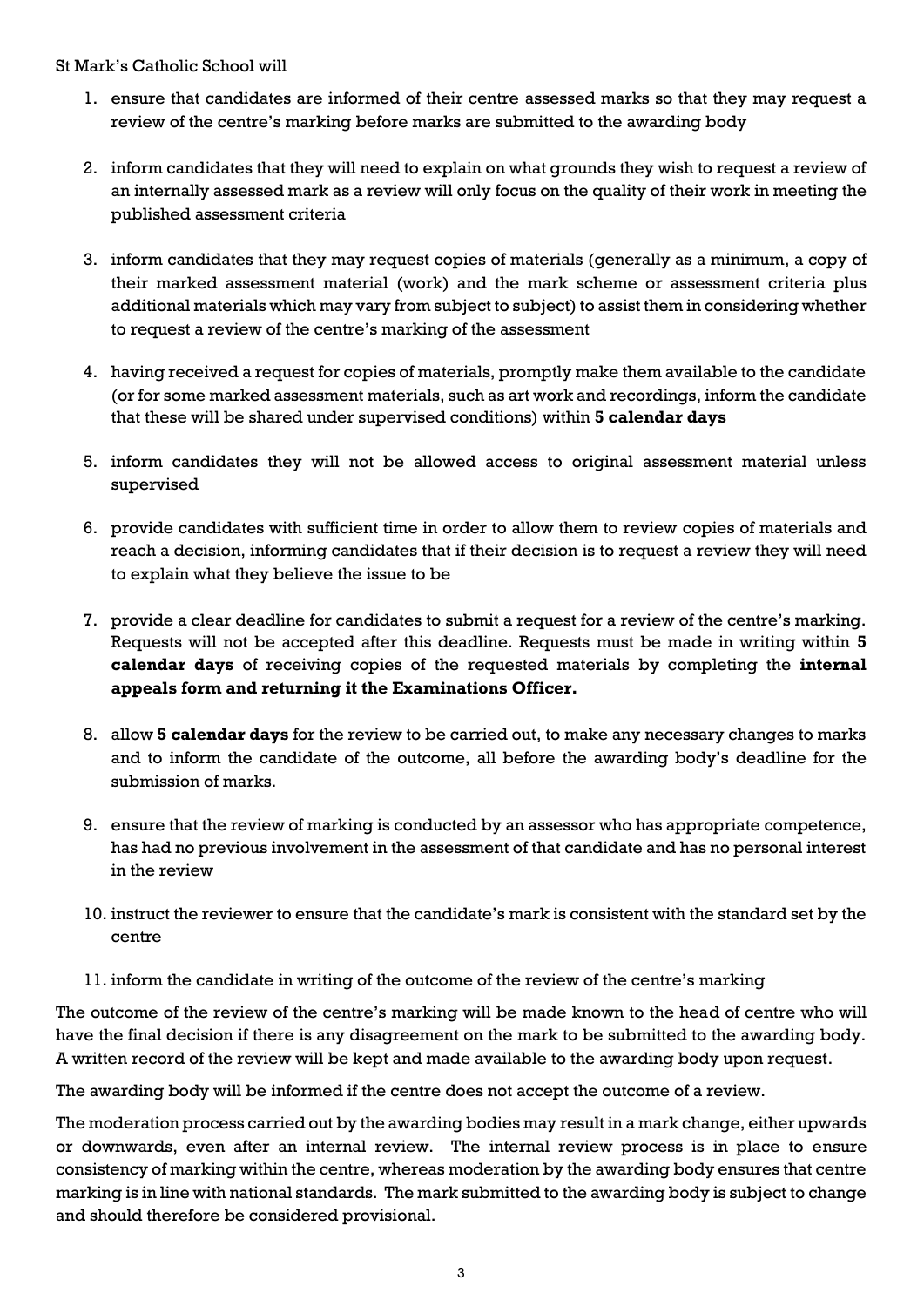# **2. Appeals against the centre's decision not to support a clerical re-check, a review of marking, a review of moderation or an appeal**

This procedure confirms St Mark's Catholic School compliance with JCQ's General Regulations for Approved Centres 2020-2021 (section 5.13) that the centre will:

**have available for inspection purposes** and draw to the attention of candidates and their parents/carers, a **written** internal appeals procedure to manage disputes when a candidate disagrees with a centre decision not to support a clerical re-check, a review of marking, a review of moderation or an appeal

Following the issue of results, awarding bodies make post-results services available. Full details of these services, internal deadlines for requesting a service and fees charged are provided by the exams officer in the students' results envelope.

Candidates are also made aware of the arrangements for post-results services and the availability of senior members of centre staff immediately after the publication of results, **before** they sit any exams in the 'Instruction to Candidates' document that is handed out to all students with their Exam timetable.

If the centre or a candidate (or his/her parent/carer) has a concern and believes a result may not be accurate, post-results services may be considered.

The JCQ post-results services currently available are detailed below.

#### **Reviews of Results** (RoRs):

- Service 1 (Clerical re-check) This is the only service that can be requested for objective tests (multiple choice tests)
- Service 2 (Review of marking)
- Priority Service 2 (Review of marking) This service is only available for externally assessed components of GCE A-level specifications (an individual awarding body may also offer this priority service for other qualifications)
- Service 3 (Review of moderation) This service is not available to an individual candidate

# **Access to Scripts** (ATS):

- Copies of scripts to support reviews of marking
- Copies of scripts to support teaching and learning

Where a concern is expressed that a particular result may not be accurate, the centre will look at the marks awarded for each component part of the qualification alongside any mark schemes, relevant result reports, grade boundary information etc. when made available by the awarding body to determine if the centre supports any concerns.

For written components that contributed to the final result, the centre will:

- 1. Where a place a university or college is at risk, consider supporting a request for a Priority Service 2 review of marking
- 2. In all other instances, consider accessing the script by:
	- a) (where the service is made available by the awarding body) requesting a priority copy of the candidate's script to support a review of marking by the awarding body deadline or
	- b) (where the option is made available by the awarding body) viewing the candidate's marked script online to consider if requesting a review of marking is appropriate
- 3. Collect informed written consent/permission from the candidate to access his/her script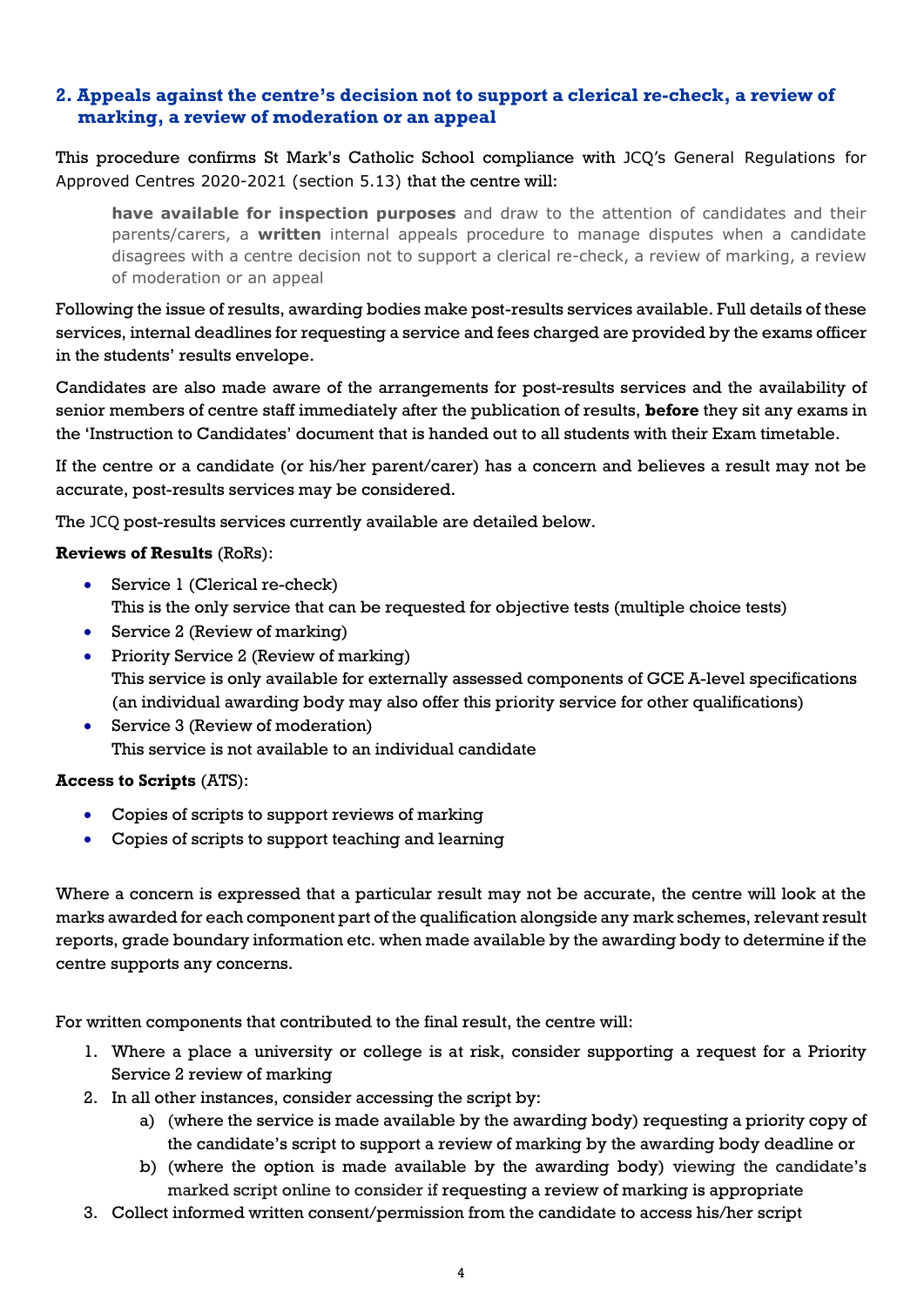- 4. On access to the script, consider if it is felt that the agreed mark scheme has been applied correctly in the original marking and if the centre considers there are any errors in the marking
- 5. Support a request for the appropriate RoR service (clerical re-check or review of marking) if any error is identified
- 6. Collect informed written consent from the candidate to request the RoR service before the request is submitted
- 7. Where relevant, advise an affected candidate to inform any third party (such as a university or college) that a review of marking has been submitted to an awarding body

Written candidate consent (informed consent via candidate email is acceptable) is required in all cases before a request for a RoR service 1 or 2 (including priority service 2) is submitted to the awarding body. Consent is required to confirm the candidate understands that the final subject grade and/or mark awarded following a clerical re-check or a review of marking, and any subsequent appeal, may be lower than, higher than, or the same as the result which was originally awarded. Candidate consent must only be collected after the publication of results.

For any moderated components that contributed to the final result, the centre will:

- Confirm that a review of moderation cannot be undertaken on the work of an individual candidate or the work of candidates not in the original sample submitted for moderation
- Consult the moderator's report/feedback to identify any issues raised
- Determine if the centre's internally assessed marks have been accepted without change by the awarding body – if this is the case, a RoR service 3 (Review of moderation) will not be available
- Determine if there are any grounds to submit a request for a review of moderation for the work of all candidates in the original sample

Where a candidate disagrees with a centre decision not to support a clerical re-check, a review of marking or a review of moderation, the centre will:

- For a review of marking (RoR priority service 2), advise the candidate he/she may request the review by providing informed written consent (and the required fee) for this service to the centre by the deadline set by the centre
- For a review of marking (RoR service 1 or 2), first advise the candidate to access a copy of his/her script to support a review of marking by providing written permission for the centre to access the script (and any required fee for this service) for the centre to submit this request
- After accessing the script to consider the marking, inform the candidate that if a request for a review of marking (RoR service 1 or 2) is required, this must be submitted by the deadline set by the centre by providing informed written consent (and the required fee for this service) for the centre to submit this request
- Inform the candidate that a review of moderation (RoR service 3) cannot be requested for the work of an individual candidate or the work of a candidate not in the original sample

If the candidate (or his/her parent/carer) believes there are grounds to appeal against the centre's decision not to support a review of results, an internal appeal can be submitted to the centre by completing the **internal appeals form** at least 7 calendar days prior to the internal deadline for submitting a request for a review of results.

The appellant will be informed of the outcome of his/her appeal before the internal deadline for submitting a RoR.

Following the RoR outcome, an external appeals process is available if the head of centre remains dissatisfied with the outcome and believes there are grounds for appeal. The JCQ publications Post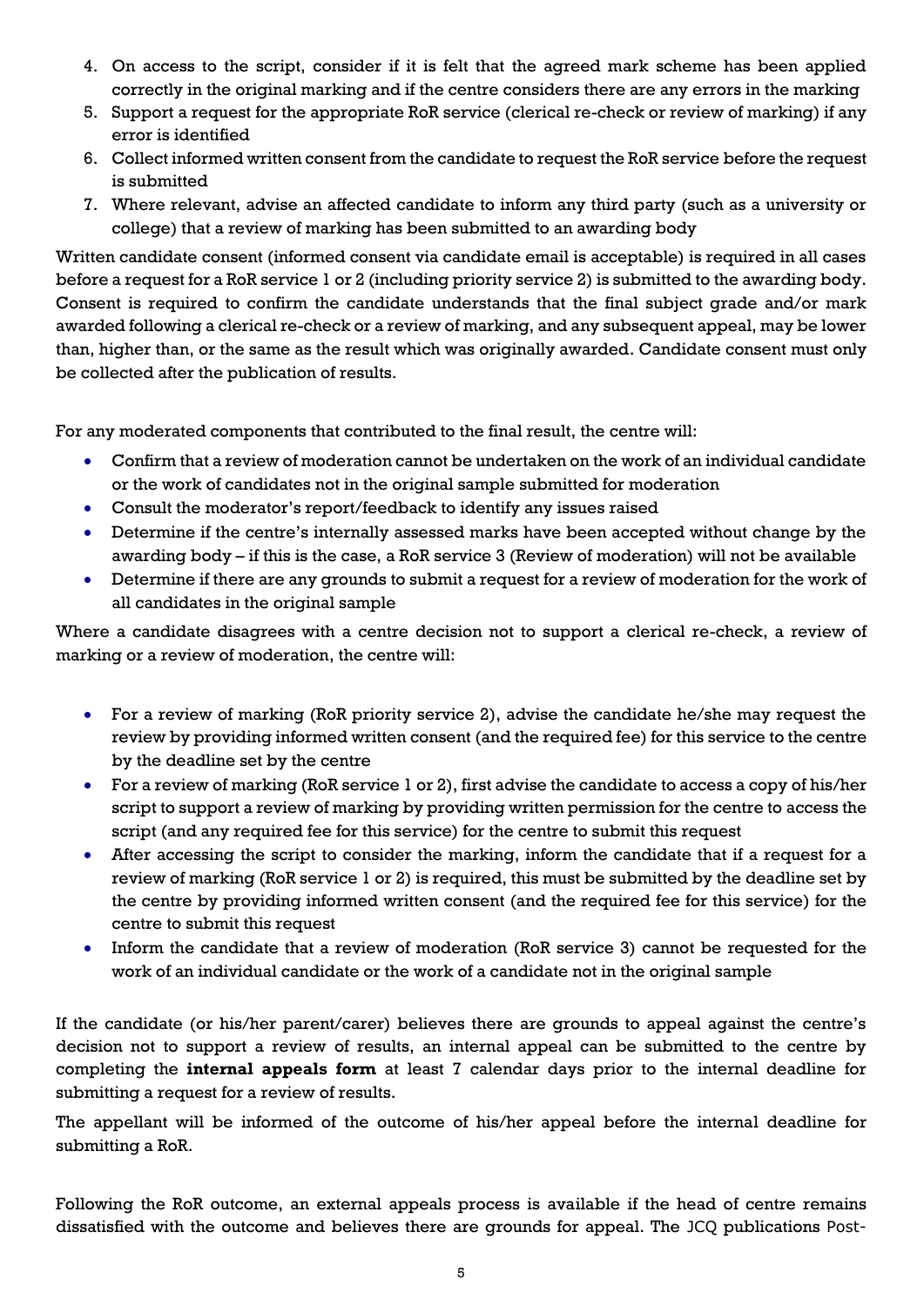Results Services and JCQ Appeals Booklet (A guide to the awarding bodies' appeals processes) will be consulted to determine the acceptable grounds for a preliminary appeal.

Where the head of centre is satisfied after receiving the RoR outcome, but the candidate (or his/her parent/carer) believes there are grounds for a preliminary appeal to the awarding body, a further internal appeal may be made to the head of centre. Following this, the head of centre's decision as to whether to proceed with a preliminary appeal will be based upon the acceptable grounds as detailed in the JCQ Appeals Booklet. Candidates or parents/carers are not permitted to make direct representations to an awarding body.

The **internal appeals form** should be completed and submitted to the centre within **10 calendar days** of the notification of the outcome of the RoR. Subject to the head of centre's decision, this will allow the centre to process the preliminary appeal and submit to the awarding body within the required **30 calendar days** of receiving the outcome of the review of results process. Awarding body fees which may be charged for the preliminary appeal must be paid to the centre by the appellant before the preliminary appeal is submitted to the awarding body (fees are available from the exams officer). If the appeal is upheld by the awarding body, this fee will be refunded by the awarding body and repaid to the appellant by the centre.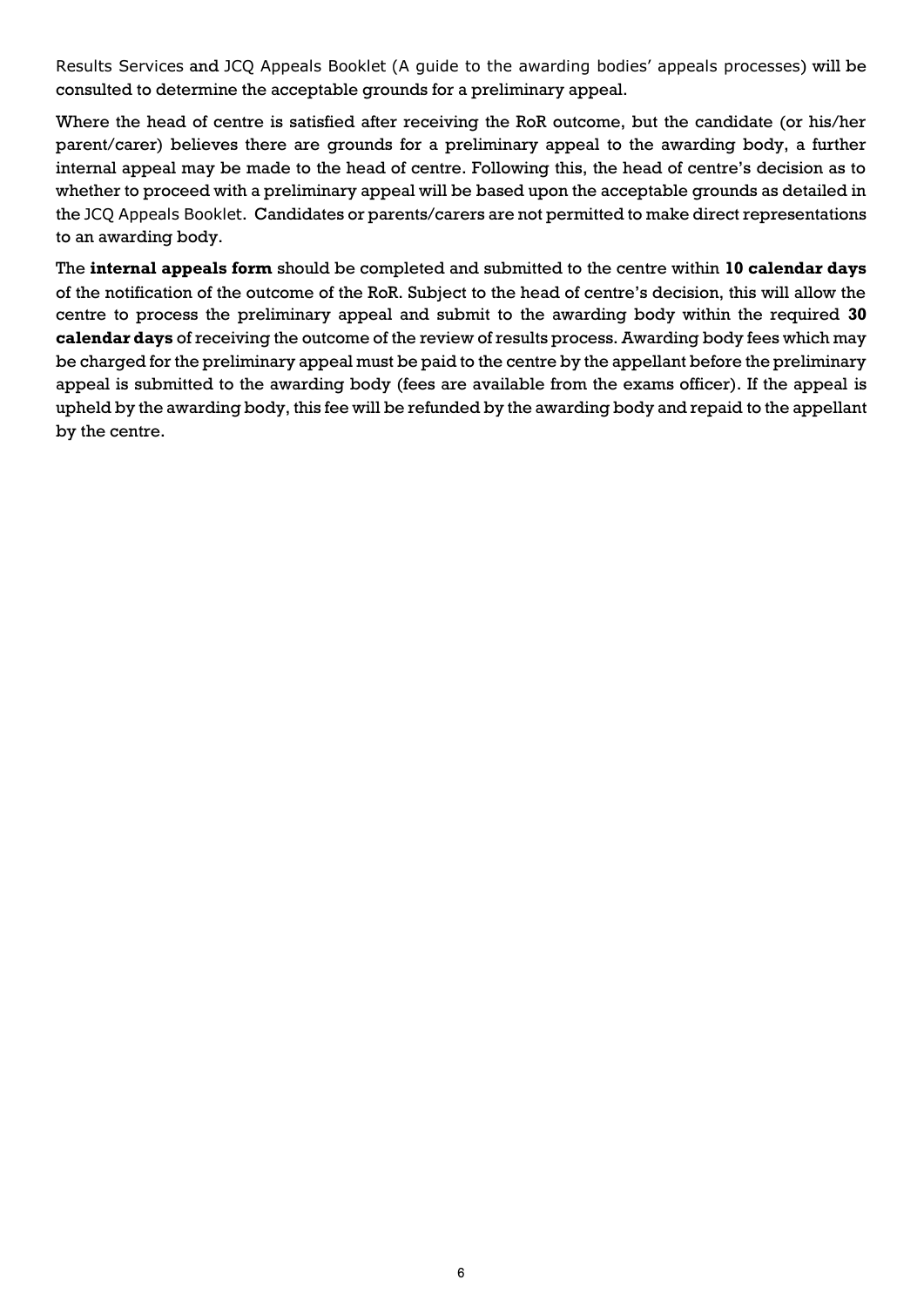#### **Internal Appeals form**

Please tick box to indicate the nature of your appeal and complete all white boxes on the form below

- $\Box$  Appeal against an internal assessment decision and/or request for a review of marking
- $\Box$  Appeal against the centre's decision not to support a clerical re-check, a review of marking, a review of moderation or an appeal

| Name of appellant                    | Candidate name<br>if different to<br>appellant |  |
|--------------------------------------|------------------------------------------------|--|
| <b>Awarding body</b>                 | Exam paper code                                |  |
| <b>Qualification type</b><br>Subject | Exam paper title                               |  |

Please state the grounds for your appeal below:

(If applicable, tick below)

 $\Box$  Where my appeal is against an internal assessment decision I wish to request a review of the centre's marking

If necessary, continue on an additional page if this form is being completed electronically or overleaf if hard copy being completed

Appellant signature: Date of signature:

This form must be signed, dated and returned to the exams officer on behalf of the head of centre to the timescale indicated in the relevant appeals procedure

FOR CENTRE USE ONLY

Date received

Reference No.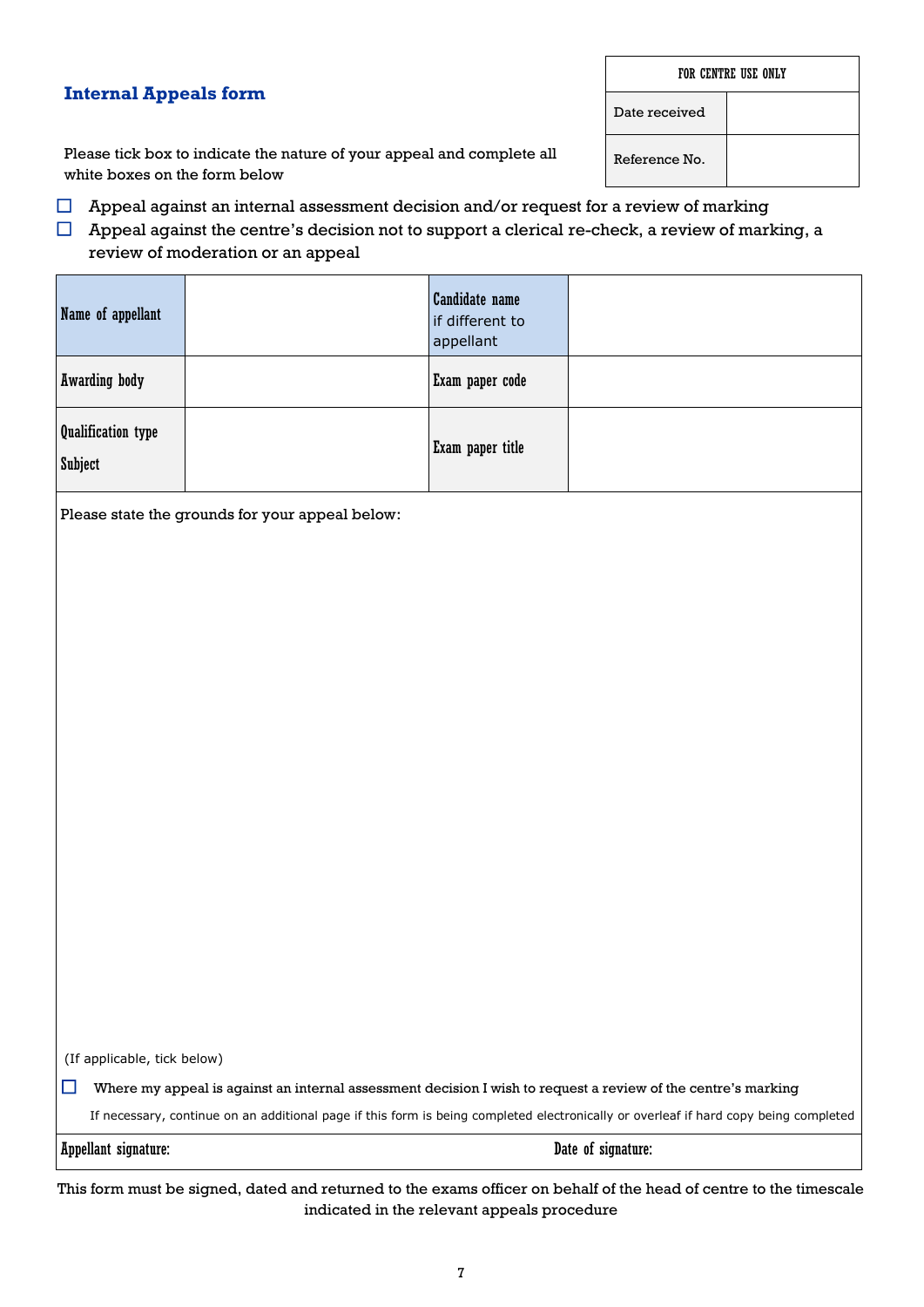# **Complaints and Appeals log**

On receipt, all complaints/appeals are assigned a reference number and logged. Outcome and outcome date is also recorded.

The outcome of any review of the centre's marking will be made known to the head of centre. A written record of the review will be kept and logged as an appeal, so information can be easily made available to an awarding body upon request. The awarding body will be informed if the centre does not accept the outcome of a review – this will be noted on this log.

| Ref No. | Date received | <b>Complaint or Appeal</b> | Outcome | Outcome date |
|---------|---------------|----------------------------|---------|--------------|
|         |               |                            |         |              |
|         |               |                            |         |              |
|         |               |                            |         |              |
|         |               |                            |         |              |
|         |               |                            |         |              |
|         |               |                            |         |              |
|         |               |                            |         |              |
|         |               |                            |         |              |
|         |               |                            |         |              |
|         |               |                            |         |              |
|         |               |                            |         |              |
|         |               |                            |         |              |
|         |               |                            |         |              |
|         |               |                            |         |              |
|         |               |                            |         |              |
|         |               |                            |         |              |
|         |               |                            |         |              |
|         |               |                            |         |              |
|         |               |                            |         |              |
|         |               |                            |         |              |
|         |               |                            |         |              |
|         |               |                            |         |              |
|         |               |                            |         |              |
|         |               |                            |         |              |